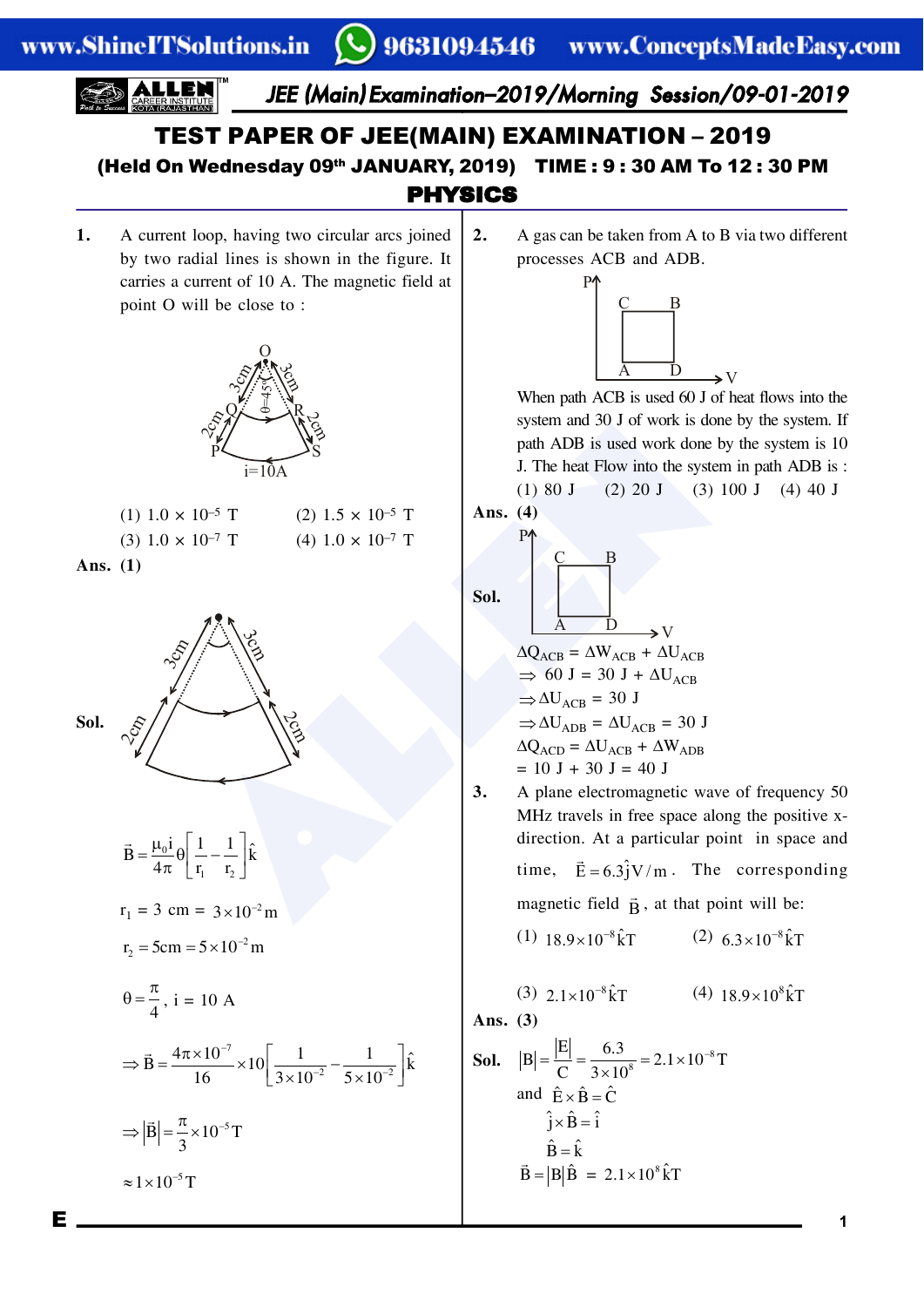## 9631094546 www.ConceptsMadeEasy.com

#### *JEE (Main) Examination–2019/Morning Session/09-01-2019*

- **4.** Two coherent sources produce waves of different intensities which interfere. After interference, the ratio of the maximum intensity to the minimum intensity is 16. The intensity of the waves are in the ratio:
	- $(1)$  4 : 1  $(2)$  25 : 9  $(3) 16 : 9$   $(4) 5 : 3$
- **Ans. (2)**

**Sol.**  $\frac{1_{\text{max}}}{I_{\text{min}}}$  $\frac{I_{\text{max}}}{I_{\text{min}}}$  = 16

$$
\Rightarrow \frac{A_{\max}}{A_{\min}} = 4
$$

$$
\Rightarrow \frac{A_1 + A_2}{A_1 - A_2} = \frac{4}{1}
$$

Using componendo & dividendo.

$$
\frac{A_1}{A_2} = \frac{5}{3} \Longrightarrow \frac{I_1}{I_2} = \left(\frac{5}{3}\right)^2 = \frac{25}{9}
$$

**5.** An L-shaped object, made of thin rods of uniform mass density, is suspended with a string as shown in figure. If  $AB = BC$ , and the angle made by AB with downward vertical is  $\theta$ , then :



(1) 
$$
\tan \theta = \frac{2}{\sqrt{3}}
$$
  
(2)  $\tan \theta = \frac{1}{3}$   
(3)  $\tan \theta = \frac{1}{2}$ 

$$
(4) \ \tan \theta = \frac{1}{2\sqrt{3}}
$$



Let mass of one rod is m. Balancing torque about hinge point. mg  $(C_1P)$  = mg  $(C_2N)$ 

$$
mg\left(\frac{L}{2}\sin\theta\right) = mg\left(\frac{L}{2}\cos\theta - L\sin\theta\right)
$$

$$
\Rightarrow \frac{3}{2}mgL\sin\theta = \frac{mgL}{2}\cos\theta
$$

$$
\Rightarrow \tan\theta = \frac{1}{3}
$$

**6.** A mixture of 2 moles of helium gas (atomic mass  $= 4$  u), and 1 mole of argon gas (atomic mass  $= 40$  u) is kept at 300 K in a container. The ratio

of their rms speeds 
$$
\left[\frac{V_{rms}(helium)}{V_{rms}((arg on))}\right]
$$
, is close to

$$
\begin{array}{lll}\n\text{::} & \\
\text{(1) 2.24} & \\
\text{(3) 0.32} & \\
\text{(4) 3.16}\n\end{array}
$$

**Ans. (4)**

**Sol.** 
$$
\frac{V_{\text{rms}}(He)}{V_{\text{rms}}(Ar)} = \sqrt{\frac{M_{Ar}}{M_{He}}} = \sqrt{\frac{40}{4}} = 3.16
$$

**7.** When the switch S, in the circuit shown, is closed, then the value of current *i* will be :

$$
20V \frac{i_1}{A} - 40V \frac{C}{2\Omega} + i \frac{i_2}{4\Omega} + i \frac{10V}{B}
$$
  
\n
$$
\sum_{i=1}^{3} 2\Omega
$$
  
\n
$$
\sum_{i=1}^{4} V = 0
$$
  
\n(1) 3 A (2) 5 A (3) 4 A (4) 2 A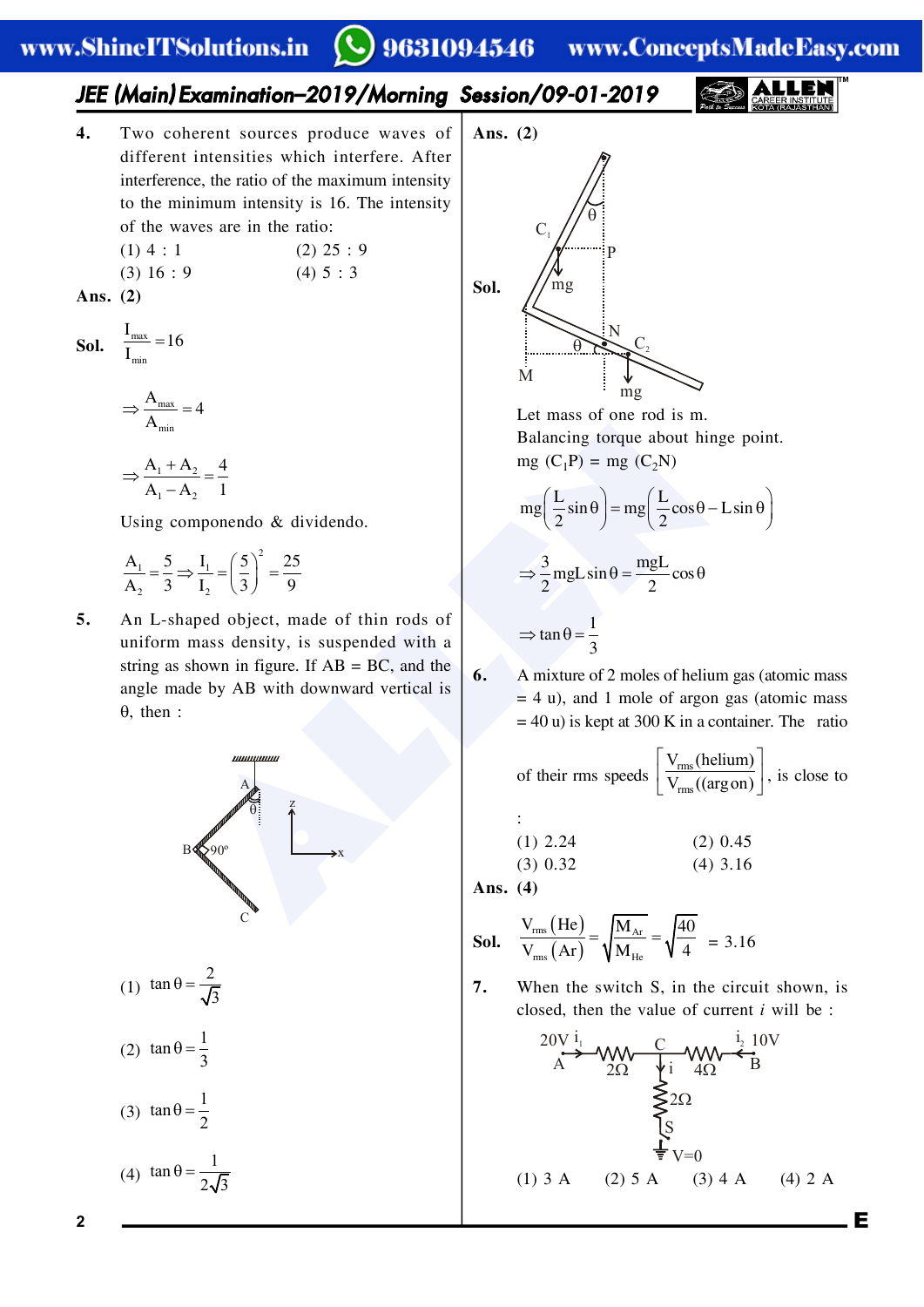## 9631094546 www.ConceptsMadeEasy.com

$$
\sum_{\text{SARERINSTUS}} \blacksquare
$$

**Ans.** (2)  
\n**Sol.** 
$$
20V \frac{i_1}{A}
$$
  
\n $20V \frac{x}{C}$   
\n $4\Omega$   
\n $4\Omega$   
\n $4\Omega$   
\n $4\Omega$   
\n $4\Omega$   
\n $4\Omega$   
\n $\frac{1}{2}10V$   
\n $4\Omega$   
\n $\frac{1}{2}$   
\n $\frac{1}{2}$   
\n $\frac{1}{2}$   
\nLet voltage at C = xv  
\n $KCL : i_1 + i_2 = i$   
\n $\frac{20 - x}{2} + \frac{10 - x}{4} = \frac{x - 0}{2}$   
\n $\Rightarrow x = 10$   
\nand i = 5 amp.

**8.** A resistance is shown in the figure. Its value and tolerance are given respectively by:

RED ORANGE VIOLET SILVER

- (1) 27 K $\Omega$ , 20% (2) 270 K $\Omega$ , 5% (3) 270 K $\Omega$ , 10% (4) 27 K $\Omega$ , 10%
- **Ans. (4)**
- **Sol.** Color code :

Red violet orange silver  $R = 27 \times 10^3 \Omega \pm 10\%$  $= 27$  KQ  $\pm 10\%$ 

- **9.** A bar magnet is demagnetized by inserting it inside a solenoid of length 0.2 m, 100 turas, and carrying a current of 5.2 A. The coercivitv of the bar magnet is :
	- (1) 1200 A/m (2) 2600 A/m (3) 520 A/jm (4) 285 A/m
- **Ans. (2)**
- **Sol.** Coercivity =  $H = \frac{B}{\mu_0}$

$$
= \text{ni} \quad = \frac{\text{N}}{\ell} \text{i} \quad = \frac{100}{0.2} \times 5.2
$$

$$
= 2600 \text{ A/m}
$$

- *JEE (Main) Examination–2019/Morning Session/09-01-2019*
	- **10.** A rod, of length L at room temperature and uniform area of cross section A, is made of a metal having coefficient of linear expansion  $\alpha$ °C. It is observed that an external compressive force F, is applied on

each of its ends, prevents any change in the length of the rod, when its temperature rises by  $\Delta T$  K. Young's modulus, Y, for this metal is :

(1) 
$$
\frac{F}{2A\alpha\Delta T}
$$
 (2)  $\frac{F}{A\alpha(\Delta T - 273)}$ 

2F  $A\alpha\Delta T$ 

$$
(3) \frac{F}{A\alpha\Delta T}
$$
 (4)

**Ans. (3)**

**Sol.** Young's modulus 
$$
y = \frac{Stress}{Strain}
$$

$$
= \frac{F/A}{(\Delta \ell / \ell)}
$$

$$
= \frac{F}{A(\alpha \Delta T)}
$$

ance are given respectively by:<br>
The are given respectively by:<br>
NOLET SILVER<br>
2, 20% (2) 270 KΩ, 5%<br>
11. A block of mass m, ly<br>
ance are given respectively by:<br>
YIOLET SILVER<br>
2, 20% (2) 270 KΩ, 5%<br>
4) 27 KΩ, 10%<br>  $(4)$  **11.** A block of mass m, lying on a smooth horizontal surface, is attached to a spring (of negligible mass) of spring constant k. The other end of the spring is fixed, as shown in the figure. The block is initally at rest in its equilibrium position. If now the block is pulled with a constant force F, the maximum speed of the block is :

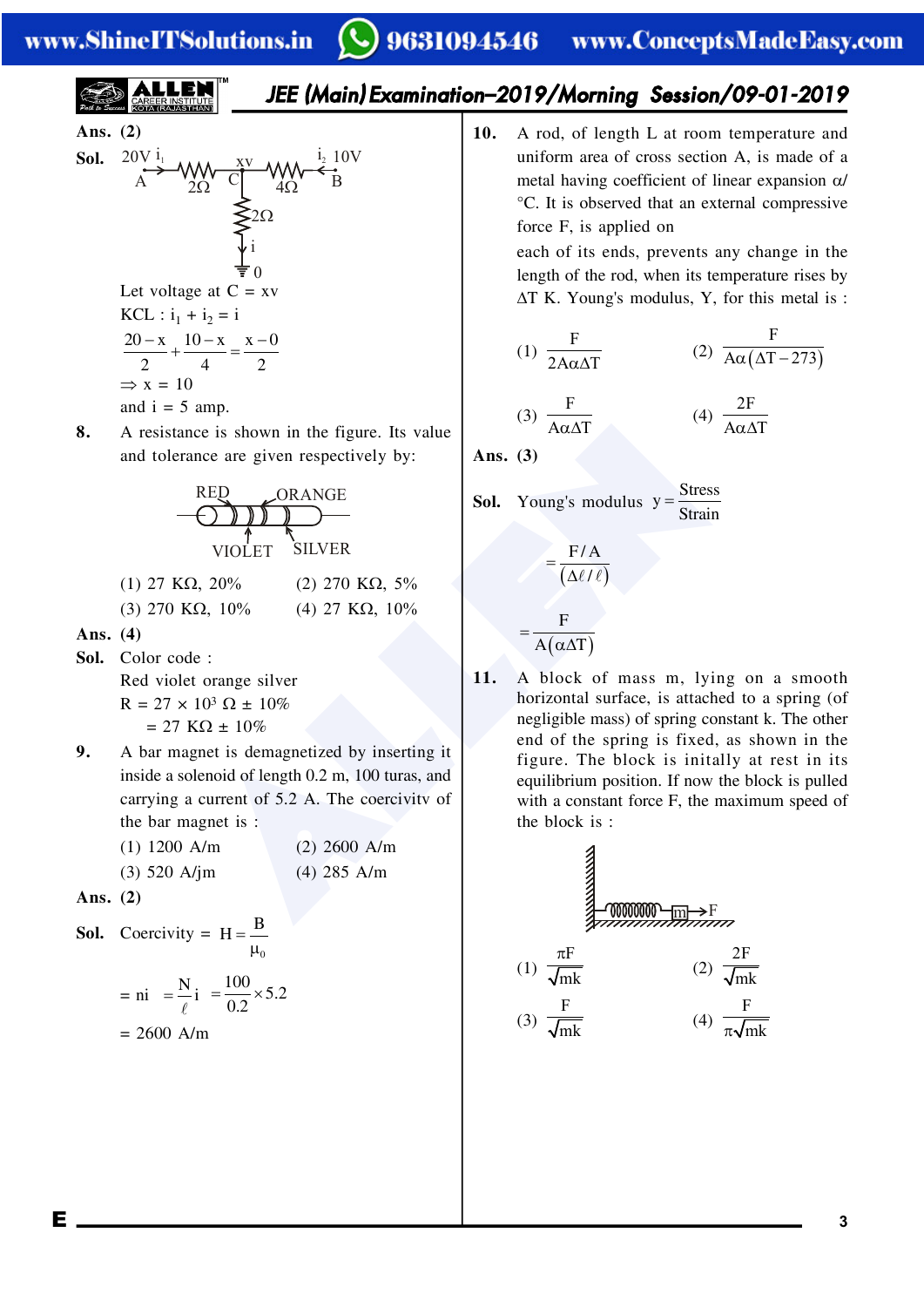#### *JEE (Main) Examination–2019/Morning Session/09-01-2019*

**Ans. (3)**

**Sol.** Maximum speed is at mean position (equilibrium).  $F = kx$ 

$$
x = \frac{F}{k}
$$
  
\n
$$
W_F + W_{sp} = \Delta KE
$$
  
\n
$$
F(x) - \frac{1}{2}kx^2 = \frac{1}{2}mv^2 - 0
$$
  
\n
$$
F\left(\frac{F}{k}\right) - \frac{1}{2}k\left(\frac{F}{k}\right)^2 = \frac{1}{2}mv^2
$$
  
\n
$$
\Rightarrow v_{max} = \frac{F}{\sqrt{mk}}
$$

**12.** Three charges +Q, q, + Q are placed respectively, at distance, 0, d/2 and d from the origin, on the x-axis. If the net force experienced by  $+ Q$ , placed at  $x = 0$ , Ls zero, then value of q is :

(1)  $+Q/2$  (2)  $-Q/2$  (3)  $-Q/4$  (4)  $+Q/4$ **Ans. (3)**

$$
\Rightarrow v_{max} = \frac{F}{\sqrt{mk}}
$$
  
\n12. Three charges +Q, q, + Q are placed  
\nrespectively, at distance, 0, d/2 and d from the  
\norigin, on the x-axis. If the net force  
\nexpected by + Q, placed at x = 0, Ls zero,  
\nthen value of q is :  
\n(1) +Q/2 (2) -Q/2 (3) -Q/4 (4) +Q/4  
\nAns. (3)  
\n  
\n**So.**  $F_a^* = \frac{F_b}{+Q} \frac{F_b}{d/2}$   
\nFor equilibrium,  
\n $\vec{F}_a + \vec{F}_B = 0$   
\n $\vec{F}_a = -\vec{F}_B$   
\n $\vec{F}_a = -\vec{F}_B$   
\n13. A conducting circular loop made of a hill wire,  
\nhas area 3.5 x 10<sup>-3</sup> m<sup>2</sup> and resistance 10Q2. It  
\n $\frac{3k\theta_0^2}{l}$   
\n $\omega = \sqrt{\frac{k}{I}}$   
\n $\omega = \sqrt{\frac{3k}{m\ell^2}}$   
\n $\omega = \sqrt{\frac{3k}{m\ell^2}}$   
\n $\omega = \sqrt{\frac{3k}{m\ell^2}}$ 

$$
\Rightarrow q = -\frac{Q}{4}
$$

**13.** A conducting circular loop made of a thill wire, has area  $3.5 \times 10^{-3}$  m<sup>2</sup> and resistance  $10\Omega$ . It is placed perpendicular to a time dependent magnetic field

 $B(t) = (0.4T)\sin(50\pi t)$ . The field is uniform in space. Then the net charge flowing through the loop during  $t = 0$  s and  $t = 10$  ms is close to: (1) 14mC (2) 21 mC (3) 6 mC (4) 7 mC



Ans. 
$$
(1)
$$

**Sol.** 
$$
Q = \frac{\Delta \phi}{R} = \frac{1}{10} A (B_f - B_i) = \frac{1}{10} \times 3.5 \times 10^{-3} \left( 0.4 \sin \frac{\pi}{2} - 0 \right)
$$
  
=  $\frac{1}{10} (3.5 \times 10^{-3}) (0.4 - 0)$   
= 1.4 × 10<sup>-4</sup> = 0.14 mC

- **14.** Two masses m and m  $\frac{2}{2}$  are connected at the two ends of a massless rigid rod of length *l*. The rod is suspended by a thin wire of torsional constant k at the centre of mass of the rod-mass system(see figure). Because of torsional constant k, the
	- restoring torque is  $\tau = k\theta$  for angular displacement 0. If the rod is rota ted by  $\theta_0$  and released, the tension in it when it passes through its mean position will be:



$$
(3) \frac{2k\theta_0^2}{l} \qquad (4) \frac{k\theta_0^2}{l}
$$

**Ans. (4)**

**Sol.** 
$$
\omega = \sqrt{\frac{k}{I}}
$$
  

$$
\omega = \sqrt{\frac{3k}{I}}
$$



2

 $\ell$ 

m

**Click Here for CBSE NEET & AIIMS Free Online Test Practice** https://examination-system. [shineitsolutions.in/cbse-neet-and-aiims](https://examination-system.shineitsolutions.in/cbse-neet-and-aiims-examination-system/student-login.php)examination-system/student-login.php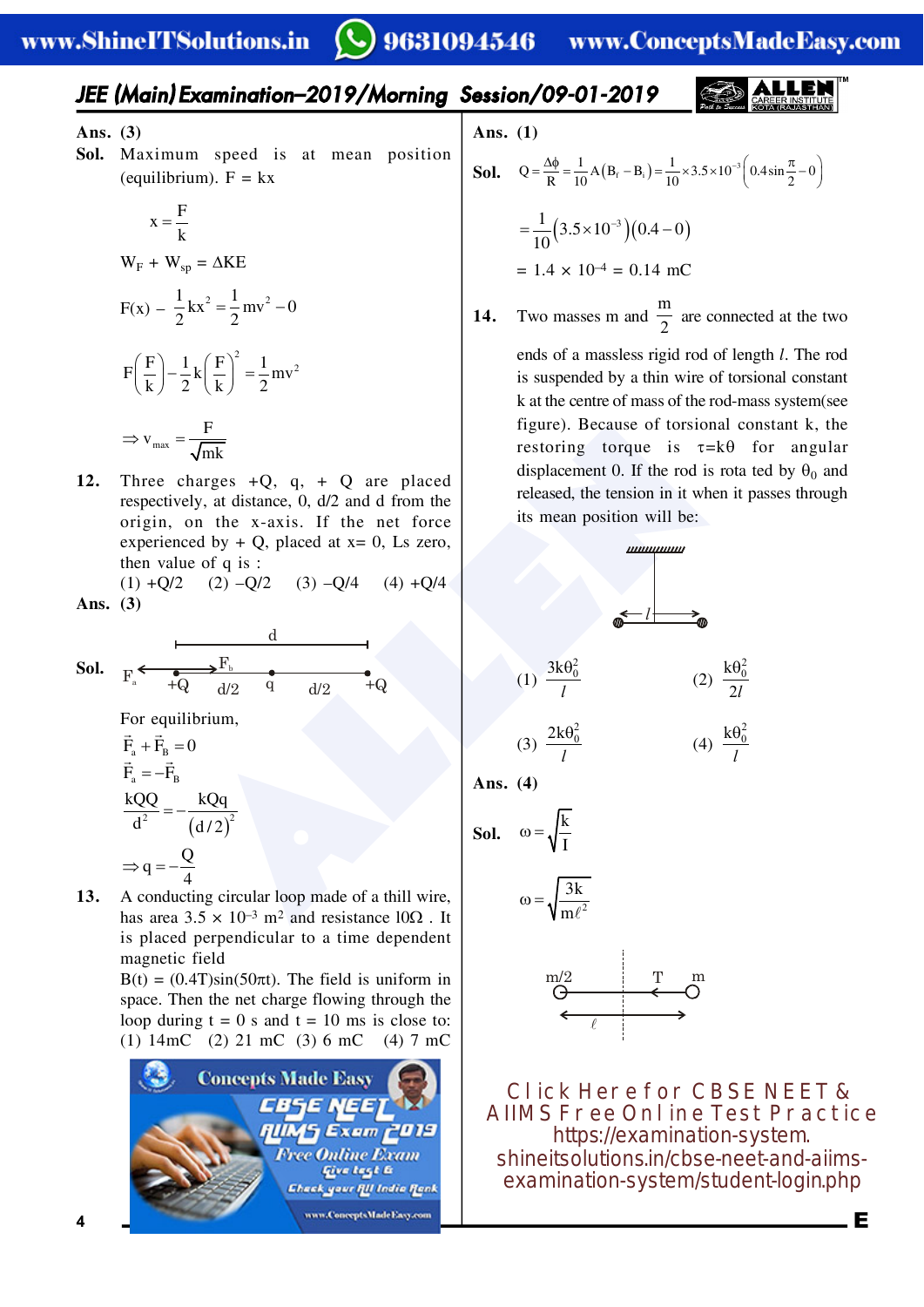## *JEE (Main) Examination–2019/Morning Session/09-01-2019*



**15.** A copper wire is stretched to make it 0.5% longer. The percentage change in its electrical resistance if its volume remains unchanged is: (1)  $2.5\%$  (2)  $0.5\%$  (3)  $1.0\%$  (4)  $2.0\%$ **Ans. (3)**

**Sol.** 
$$
R = \frac{\rho \ell}{A}
$$
 and volume (V) = A $\ell$ .

$$
R = \frac{\rho \ell^2}{V}
$$

$$
\Rightarrow \frac{\Delta R}{R} = \frac{2\Delta \ell}{V} = 1\%
$$

R  $\ell$ **16.** A parallel plate capacitor is made of two square plates of side 'a', separated by a distance d (d<<a). The lower triangular portion is filled with a dielectric of dielectric constant K, as shown in the figure.

Capacitance of this capacitor is :

(1) 
$$
\frac{1}{2} \frac{k \in_0 a^2}{d}
$$
 (2)  $\frac{k \in_0 a^2}{d} \ln K$   
(3)  $\frac{k \in_0 a^2}{d(K-1)} \ln K$  (4)  $\frac{k \in_0 a^2}{2d(K+1)}$ 

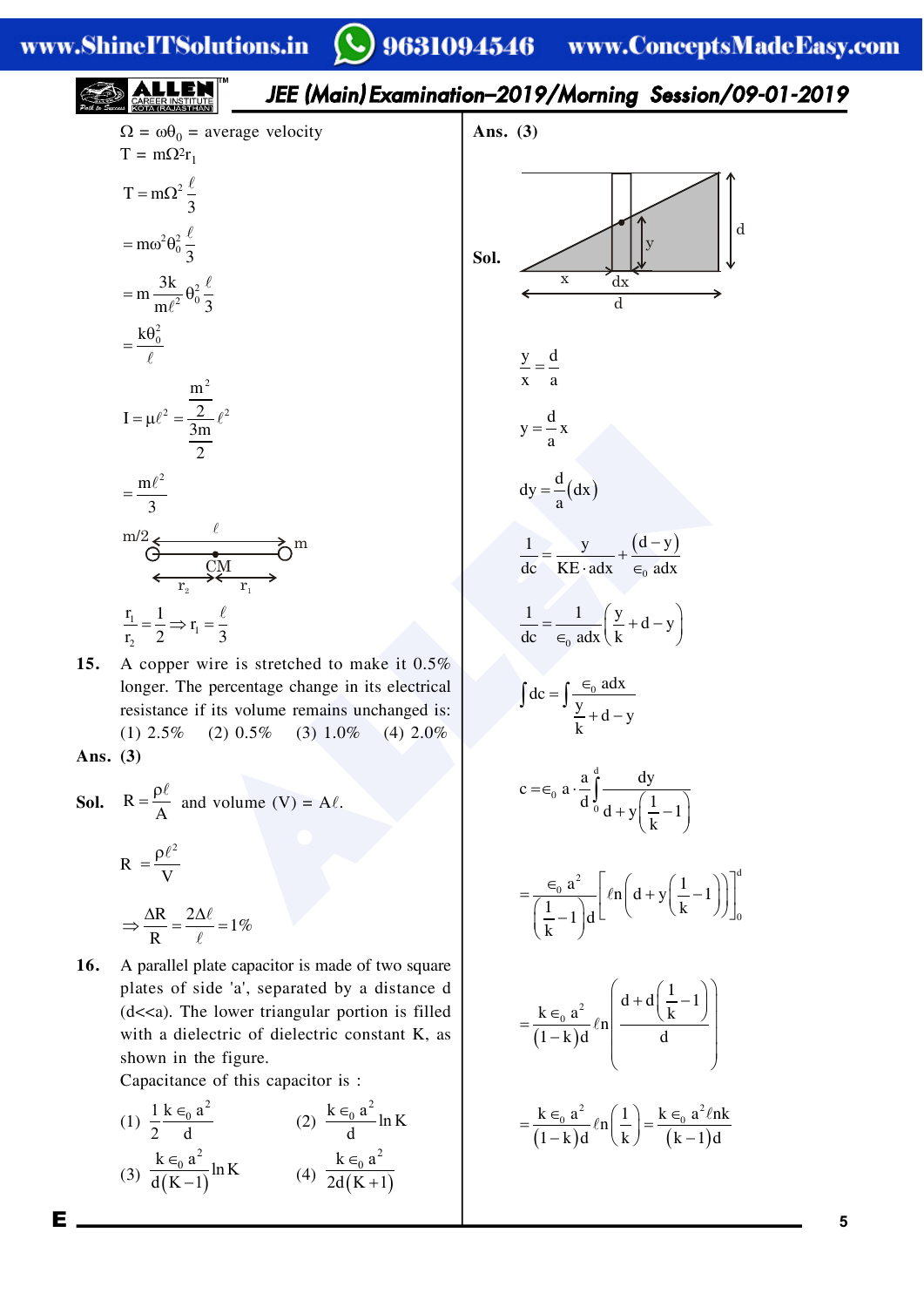#### 9631094546 www.ConceptsMadeEasy.com

### *JEE (Main) Examination–2019/Morning Session/09-01-2019*

**17.** Mobility of electrons in a semiconductor is defined as the ratio of their drift velocity to the applied electric field. If, for an n-type semiconductor, the density of electrons is  $10^{19}$ m<sup>-3</sup> and their mobility is 1.6 m<sup>2</sup>/(V.s) then the resistivity of the semiconductor (since it is an n-type semiconductor

contribution of holes is ignored) is close to:

- (1)  $2\Omega$ m (2)  $0.4\Omega$ m
- (3)  $4\Omega$ m (4)  $0.2\Omega$ m
- **Ans. (2)**

**Sol.**  $j = \sigma E = nev_d$ 

$$
\sigma = ne \frac{v_d}{E}
$$

$$
=ne\mu
$$

$$
\frac{1}{\sigma} = \rho = \frac{1}{n_e e \mu_e}
$$

$$
=\frac{1}{10^{19} \times 1.6 \times 10^{-19} \times 1.6}
$$

- $= 0.4$  Qm
- **18.** If the angular momentum of a planet of mass m, moving around the Sun in a circular orbit is L, about the center of the Sun, its areal velocity is :

(1) 4L  $\frac{m}{m}$  (2) L  $\frac{1}{m}$  (3) L  $\frac{1}{2m}$  (4) 2L m

**Ans. (3)**

- **Sol.**  $\frac{dA}{dt} = \frac{L}{2m}$
- **19.** A block of mass 10 kg is kept on a rough inclined plane as shown in the figure. A force of 3 N is applied on the block. The coefficient of static friction between the plane and the block is 0.6. What should be the minimum value of force P, such that the block doesnot move downward ?





**20.** Temperature difference of 120°C is maintained between two ends of a uniform rod AB of length 2L. Another bent rod PQ, of same cross-

> section as AB and length 3L  $\frac{1}{2}$ , is connected across AB (See figure). In steady state, temperature difference between P and Q will be close to :



(1)  $60^{\circ}$ C (2)  $75^{\circ}$ C (3)  $35^{\circ}$ C (4)  $45^{\circ}$ C **Ans. (4)**

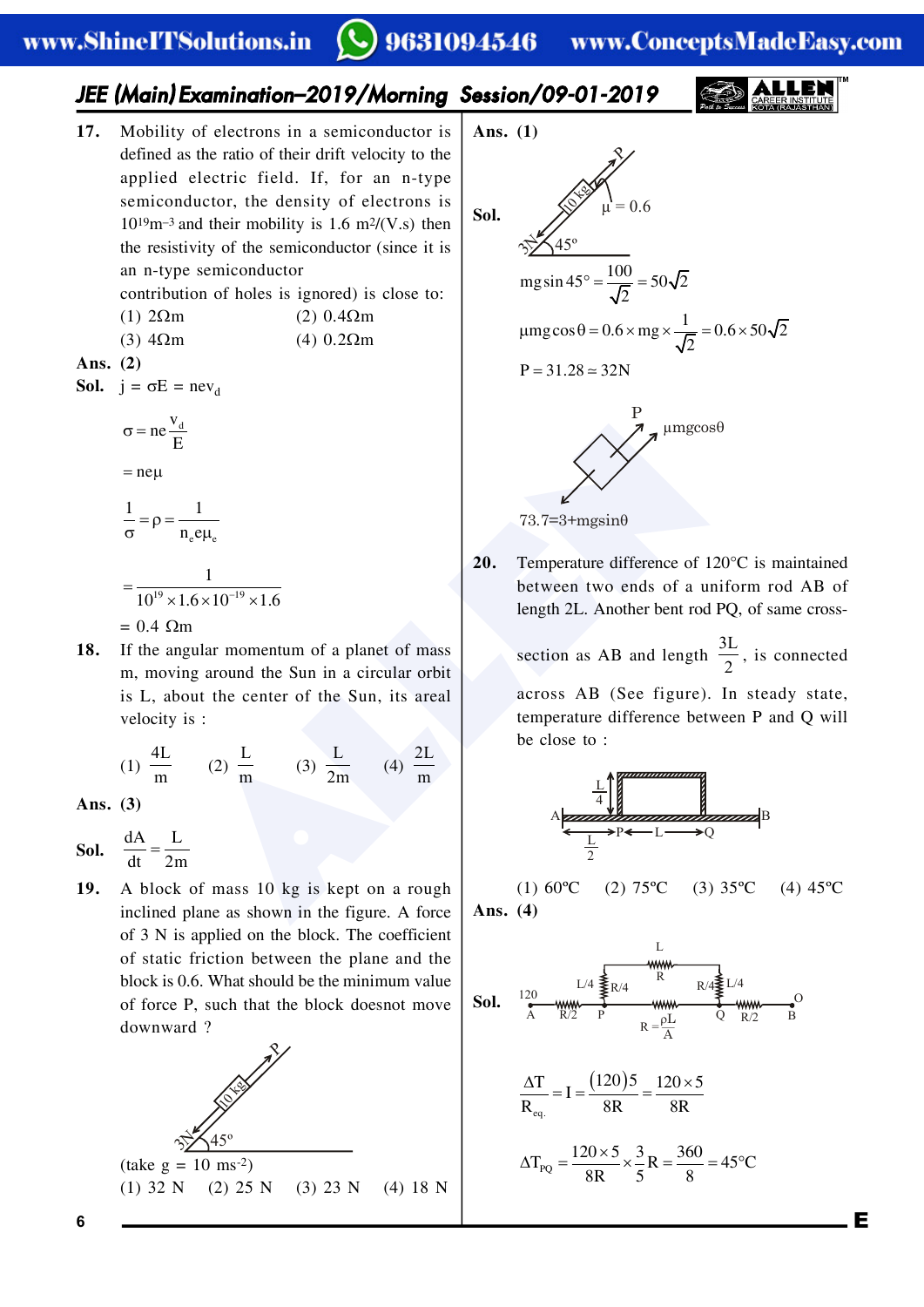# *JEE (Main) Examination–2019/Morning Session/09-01-2019*

**21.** A heavy ball of mass M is suspended from the ceiling of a car by a light string of mass m  $(m<. When the car is at rest, the speed of$ transverse waves in the string is 60 ms–1. When the car has acceleration a, the wave-speed increases to 60.5 ms–1. The value of a, in terms of gravitational acceleration g, is closest to :

(1) 
$$
\frac{g}{5}
$$
 (2)  $\frac{g}{20}$ 

$$
(3) \frac{g}{10} \qquad (4) \frac{g}{30}
$$

**Ans. (1)**

**Sol.** 60 =  $\sqrt{\frac{Mg}{\mu}}$ 

$$
60 = \sqrt{\frac{Mg}{\mu}}
$$
\n
$$
60.5 = \sqrt{\frac{M(g^{2} + a^{2})^{1/2}}{\mu}} \Rightarrow \frac{60.5}{60} = \sqrt{\sqrt{\frac{g^{2} + a^{2}}{g^{2}}}}
$$
\n
$$
50. \quad C < i_{b}
$$
\nhere  $i_{b}$  is "brev and c is critical  
\n
$$
\left(1 + \frac{0.5}{60}\right)^{4} = \frac{g^{2} + a^{2}}{g^{2}} = 1 + \frac{2}{60}
$$
\n
$$
\Rightarrow g^{2} + a^{2} = g^{2} + g^{2} \times \frac{2}{60}
$$
\n
$$
a = g\sqrt{\frac{2}{60}} = \frac{g}{\sqrt{30}} = \frac{g}{5.47}
$$
\n
$$
= \frac{g}{5}
$$
\nA sample of radioactive material A, that has an  
\nactivity of 10 mCi(1 Ci = 3.7 × 10<sup>10</sup> decays/s),  
\nhas twice the number of nuclei as another  
\nsample of a different radioactive material B  
\n
$$
a = 2 \times \frac{1.5}{\sqrt{5}} \times \frac{3}{\sqrt{5}} \times \frac{1.5}{\sqrt{5}}
$$
\n
$$
a = 2 \times \frac{2}{\sqrt{5}} \times \frac{1.5}{\sqrt{5}}
$$
\n
$$
a = 2 \times \frac{2}{\sqrt{5}} \times \frac{1.5}{\sqrt{5}}
$$
\n
$$
a = 2 \times \frac{2}{\sqrt{5}} \times \frac{2}{\sqrt{5}}
$$
\n
$$
a = 2 \times \frac{2}{\sqrt{5}} \times \frac{2}{\sqrt{5}}
$$
\n
$$
a = 2 \times \frac{2}{\sqrt{5}} \times \frac{2}{\sqrt{5}}
$$
\n
$$
a = 2 \times \frac{2}{\sqrt{5}}
$$
\n
$$
a = 2 \times \frac{2}{\sqrt{5}}
$$
\n
$$
a = 2 \times \frac{2}{\sqrt{5}}
$$
\n
$$
a = 2 \times \frac{2}{\sqrt{5}}
$$
\n
$$
a = 2 \times \frac{2}{\sqrt{5}}
$$
\n
$$
a = 2 \times \frac{2}{\sqrt{5}}
$$
\n
$$
a =
$$

**22.** A sample of radioactive material A, that has an activity of 10 mCi(l Ci =  $3.7 \times 10^{10}$  decays/s), has twice the number of nuclei as another sample of a different radioactive maternal B which has an activity of 20 mCi. The correct choices for hall-lives of A and B would then be respectively :

(1) 20 days and 5 days (2) 20 days and 10 days (3) 5 days and 10 days  $(4)$  10 days and 40 days

**Ans. (1)**

**Sol.** Activity  $A = \lambda N$ For A  $10 = (2N_0)\lambda_A$ For B  $20 = N_0 \lambda_B$  $\therefore \lambda_B = 4\lambda_A \Rightarrow (T_{1/2})_A = 4(T_{1/2})_B$  **23.** Consider a tank made of glass(reiractive index 1.5) with a thick bottom. It is filled with a liquid of refractive index  $\mu$ ,. A student finds that, irrespective of what the incident angle *i* (see figure) is for a beam of light entering the liquid, the light reflected from the liquid glass interface is never completely polarized. For this to happen, the minimum value of  $\mu$  is :



**Ans. (1) Sol.**  $C < i<sub>b</sub>$ 

> here  $i_b$  is "brewester angle" and c is critical angle



slab  $\mu = 1.5$ 

**24.** An infinitely long current carrying wire and a small current carrying loop are in the plane of the paper as shown. The radius of the loop is a and distance of its centre from the wire is  $d(\text{d} \triangleright a)$ . If the loop applies a force F on the wire then :

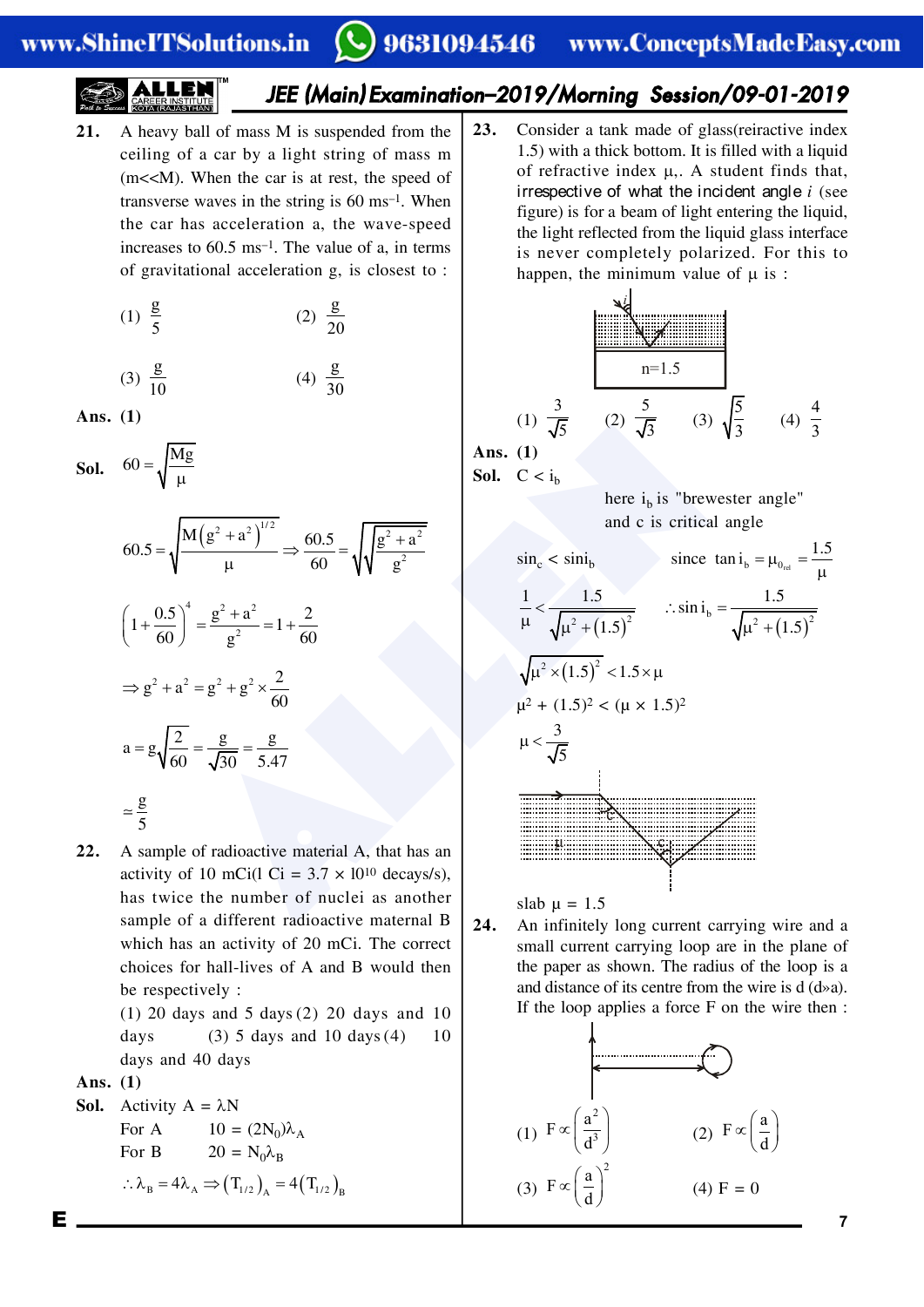## 9631094546 www.ConceptsMadeEasy.com

| JEE (Main) Examination–2019/Morning Session/09-01-2019 | <b>CAREER INSTRACTED</b> |
|--------------------------------------------------------|--------------------------|

**Ans. (3)**

**Sol.** 
$$
\underbrace{\bigodot}_{\infty \text{ long wire}} \underbrace{\bigodot}_{}
$$

Eqvilent dipole of given loop

$$
F = m \cdot \frac{dB}{dr}
$$
  
Now 
$$
\frac{dB}{dx} = \frac{d}{dx} \left(\frac{\mu_0 I}{2\pi x}\right)
$$

$$
\propto \frac{1}{x^2}
$$

$$
\Rightarrow
$$
 So  $F \propto \frac{M}{x^2} [\because M = NIA]$ 
$$
\therefore F \propto \frac{a^2}{t^2}
$$

 $d^2$ 

 **25.** Surface of certain metal is first illuminated with light of wavelength  $\lambda_1$  =350 nm and then, by light of wavelength  $\lambda_2$ =54D nm. It is found that the maximum speed of the photo electrons in the two cases differ by a factor of 2. The work function of the metal (in eV) is close to :

(Energir of photon =  $\frac{1240}{\lambda (20 \text{ nm})}$ eV  $\overline{\lambda(\text{in nm})}$ ev) (1) 1.8 (2) 1.4 (3) 2.5 (4) 5.6

**Ans. (1)**

**Sol.** 
$$
\frac{hc}{\lambda_1} = \phi + \frac{1}{2} m (2v)^2
$$

$$
\frac{hc}{\lambda_2} = \phi + \frac{1}{2} m v^2
$$

$$
\Rightarrow \frac{\frac{hc}{\lambda_1} - \phi}{\frac{hc}{\lambda_2} - \phi} = 4 \Rightarrow \frac{hc}{\lambda_1} - \phi = \frac{4hc}{\lambda_2} - 4\phi
$$

$$
\Rightarrow \frac{4hc}{\lambda_2} - \frac{hc}{\lambda_1} = 3\phi
$$

$$
\Rightarrow \phi = \frac{1}{3} hc \left( \frac{4}{\lambda_2} - \frac{1}{\lambda_1} \right)
$$

$$
= \frac{1}{3} \times 1240 \left( \frac{4 \times 350 - 540}{350 \times 540} \right)
$$

$$
= 1.8 eV
$$

- **26.** A particle is moving with a velocity  $\overline{v} = K(y\hat{i} + x\hat{j})$ , where K is a constant. The general equation for its path is:
	- (1)  $xy = constant$  (2)  $y^2 = x^2 + constant$

(3)  $y = x^2 + constant$  (4)  $y^2 = x + constant$ 

Ans. 
$$
(2)
$$

**Sol.** 
$$
\frac{dx}{dt} = ky, \frac{dy}{dt} = kx
$$
  
\nNow, 
$$
\frac{dy}{dx} = \frac{\frac{dy}{dt}}{\frac{dx}{dt}} = \frac{x}{y}
$$
  
\n
$$
\Rightarrow ydy = xdx
$$
  
\nIntegrating both side  
\n
$$
y^2 = x^2 + c
$$

**27.** A convex lens is put 10 cm from a light source and it makes a sharp image on a screen, kept 10 cm from the lens. Now a glass block (refractive index 1.5) of 1.5 cm thickness is placed in contact with the light source. To get the sharp image again, the screen is shifted by a distance d. Then d is :

(1) 0.55 cm away from the lens

(2) 1.1 cm away from the lens

(3) 0.55 cm towards the lens

$$
\begin{array}{c}\n\text{(4) 0} \\
\text{Ans. (1)}\n\end{array}
$$

**Sol.** Screen 10cm 10cm S 1 1 1 1 1 1 f 5cm v u f 10 10 f Shift due to slab = <sup>1</sup> t 1 in the direction of incident ray <sup>2</sup> 1.5 1 0.5 3 again, 1 1 1 v 9.5 5 1 1 2 9 u 5 19 95 <sup>95</sup> v 10.55cm 

9

8 **E**